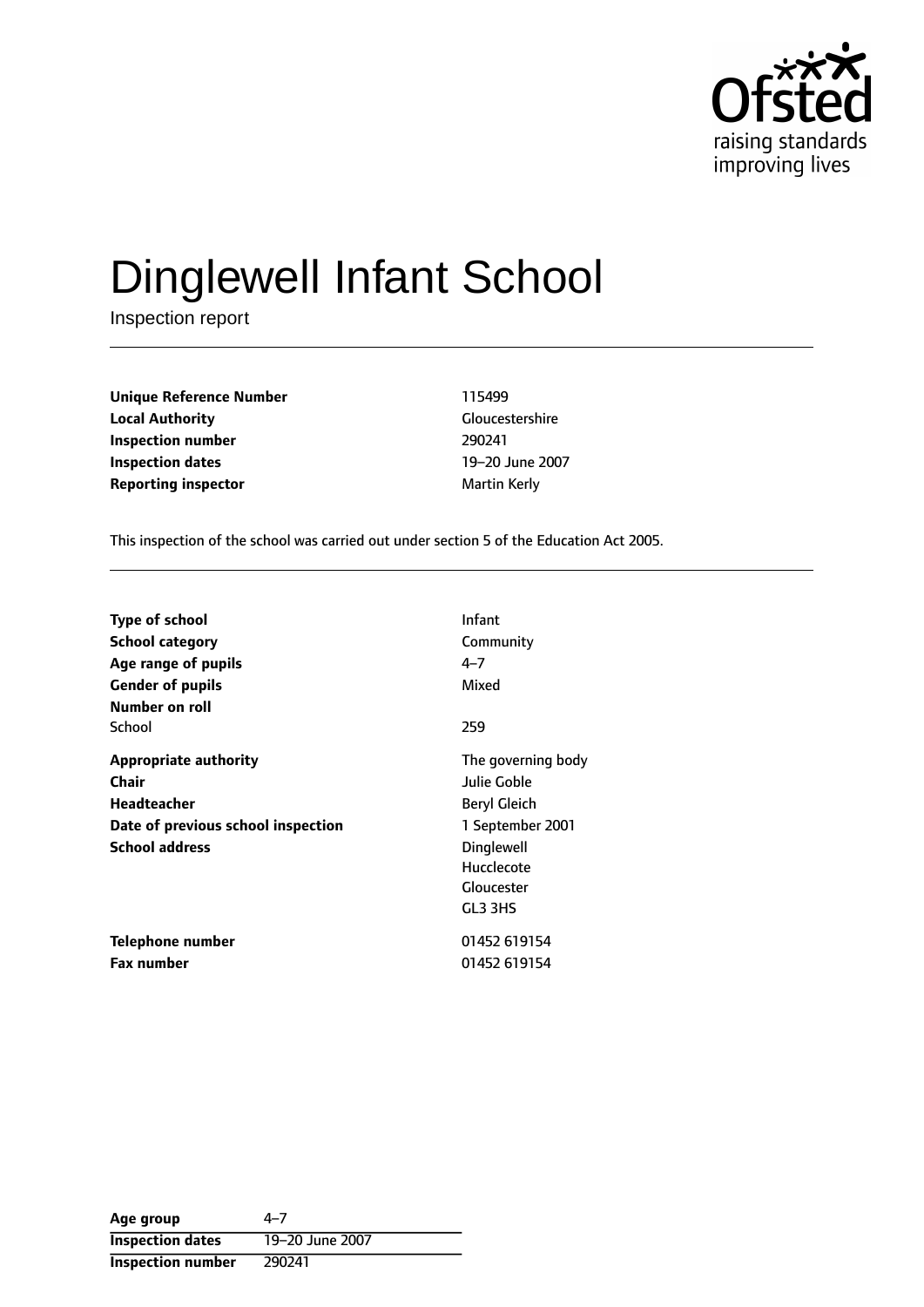.

© Crown copyright 2007

#### Website: www.ofsted.gov.uk

This document may be reproduced in whole or in part for non-commercial educational purposes, provided that the information quoted is reproduced without adaptation and the source and date of publication are stated.

Further copies of this report are obtainable from the school. Under the Education Act 2005, the school must provide a copy of this report free of charge to certain categories of people. A charge not exceeding the full cost of reproduction may be made for any other copies supplied.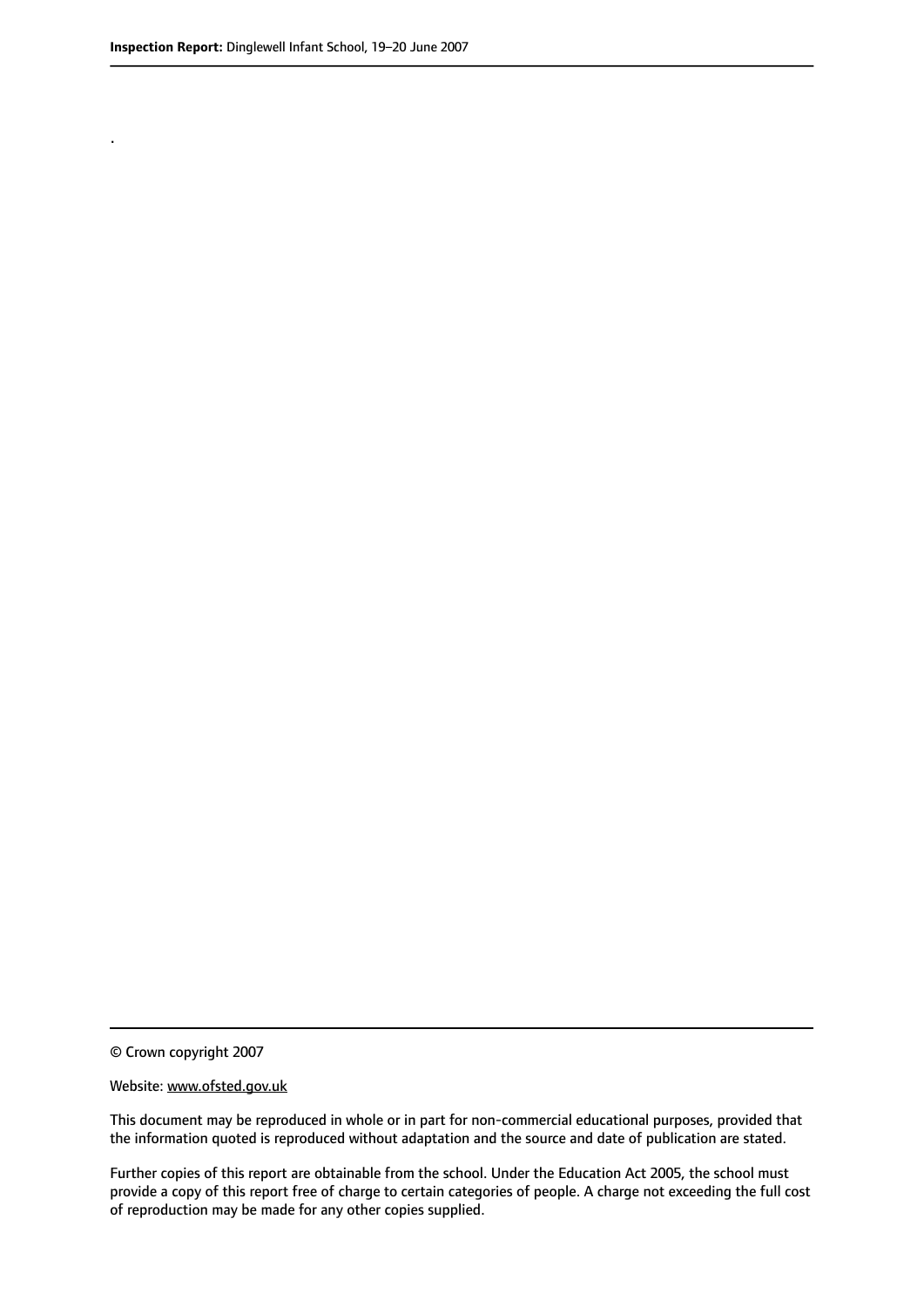# **Introduction**

The inspection was carried out by three Additional Inspectors.

#### **Description of the school**

This average-size school serves a residential area with a mix of socio-economic backgrounds. Relatively few pupils are from families that are either significantly advantaged or disadvantaged. The overwhelming majority have English as their first language and almost all are White British. The proportion of pupils with learning difficulties and/or disabilities is below average. The attainment of children on entry is similar to that expected nationally for their age.

The school has a number of nationally recognised awards, some of which have recently been renewed. They include Artsmark Gold, Early Years Quality Mark, Healthy Schools Award, Basic Skills Agency Quality Mark and Investors in People.

#### **Key for inspection grades**

| Grade 1 | Outstanding  |
|---------|--------------|
| Grade 2 | Good         |
| Grade 3 | Satisfactory |
| Grade 4 | Inadequate   |
|         |              |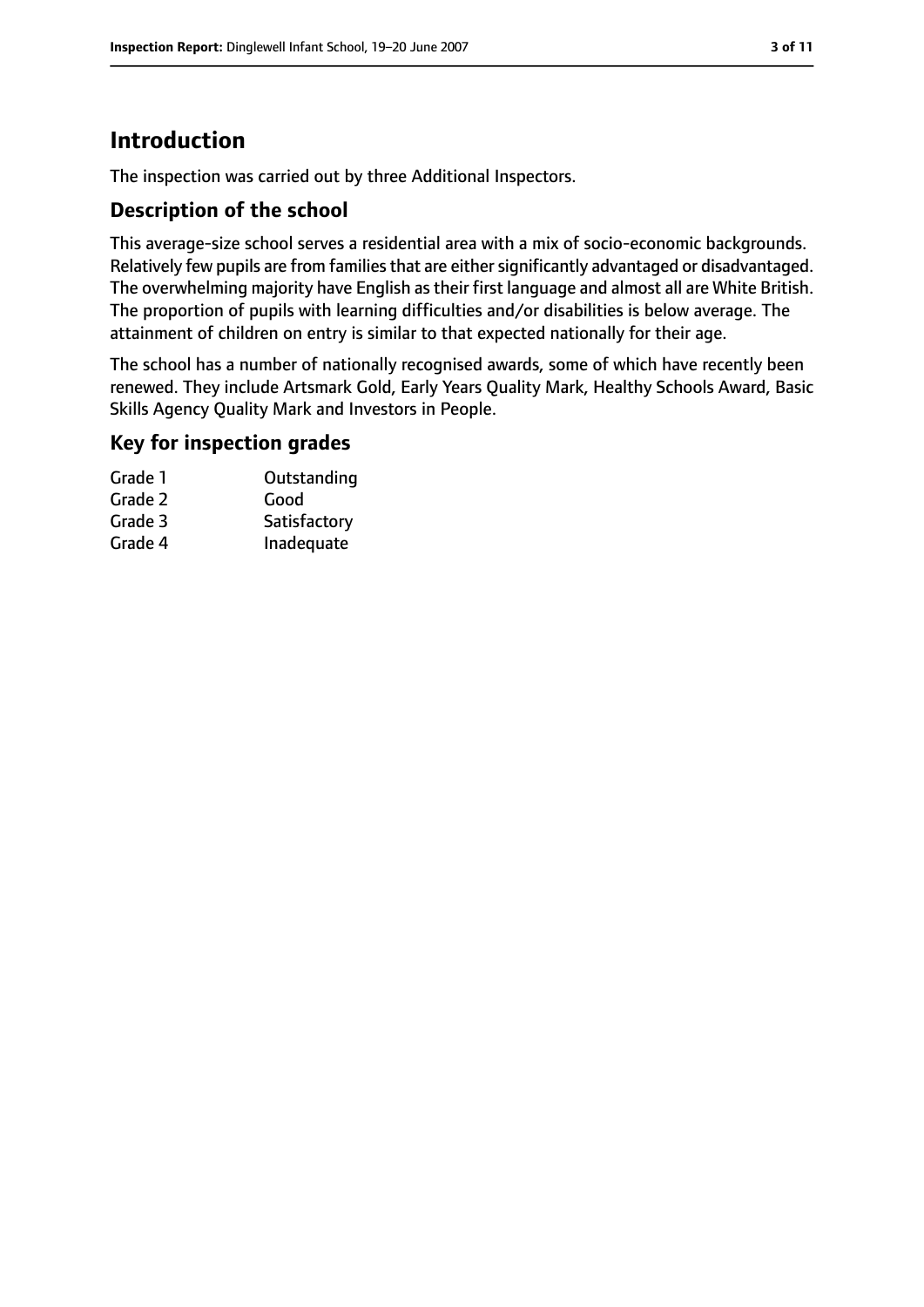# **Overall effectiveness of the school**

#### **Grade: 2**

This is a good school which continues to improve and has a number of significant aspects that are outstanding. Pupils' personal development and well-being and the care, guidance and support they receive are among these outstanding areas. The school has a strong and committed team approach and shared values which contribute much to the high quality care and support for pupils throughout their time in school. Pupils respond to this well-focused care and support exceptionally well. The headteacher and other leaders ensure there is a focus on learning and a balance between the promotion of pupils' academic achievement and their personal development. There are good systems for checking the performance of the school and accurate judgements are made about its strengths and areas for development. The school's secure knowledge and understanding of its effectiveness, together with mainly good systems for planning and promoting new developments, means that it is well placed to improve further.

The achievement of pupils is good, and those with learning difficulties make outstanding progress because of excellent arrangements to identify and meet their specific needs. Standards are significantly above average by the end of Year 2 in reading, writing and mathematics and there is clear evidence that they are rising further. Teaching is good and so is the curriculum. In some lessons, teaching and learning are excellent, particularly in Years 1 and 2. In the Reception classes, good provision leads to children making good progress. However, not enough time or opportunities are made for these young children to learn through play activities that they initiate themselves, particularly in the outside areas. In Years 1 and 2, there are some excellent approaches to the way the curriculum is being organised. As a result, learning is made fun, which inspires and motivates pupils.

Leadership and management of the school are good and the contribution made by governors is outstanding. Within an extended team approach the headteacher is successfully leading ongoing developments to improve the curriculum and the quality of the learning environment. All of these developments support improvements in pupils' achievement and personal development. There are excellent systems for tracking pupils' progress and the information gained is used very well in deciding what needs to be done next to improve provision. There are well-structured ways of checking the performance of the school and some of these have been used with great success to improve relative weaknesses. However, discussion from various meetings and ideas agreed about how to improve practice are not always adequately recorded and shared among all staff. This shortcoming makes it more difficult for teachers to introduce some of the agreed ideas and for leaders to check if they are being carried out in the way intended.

### **What the school should do to improve further**

- Provide more opportunities for children in the Reception classes to use their initiative and own ideas when learning through play, especially in the outdoor area.
- Ensure all decisions and ideas for development are formally recorded and shared so that all staff are clear about what is intended.

# **Achievement and standards**

#### **Grade: 2**

The achievement of pupils is good. Standards are significantly above the national average at the end of Year 2 and are continuing to rise. Children in the Reception year make good progress,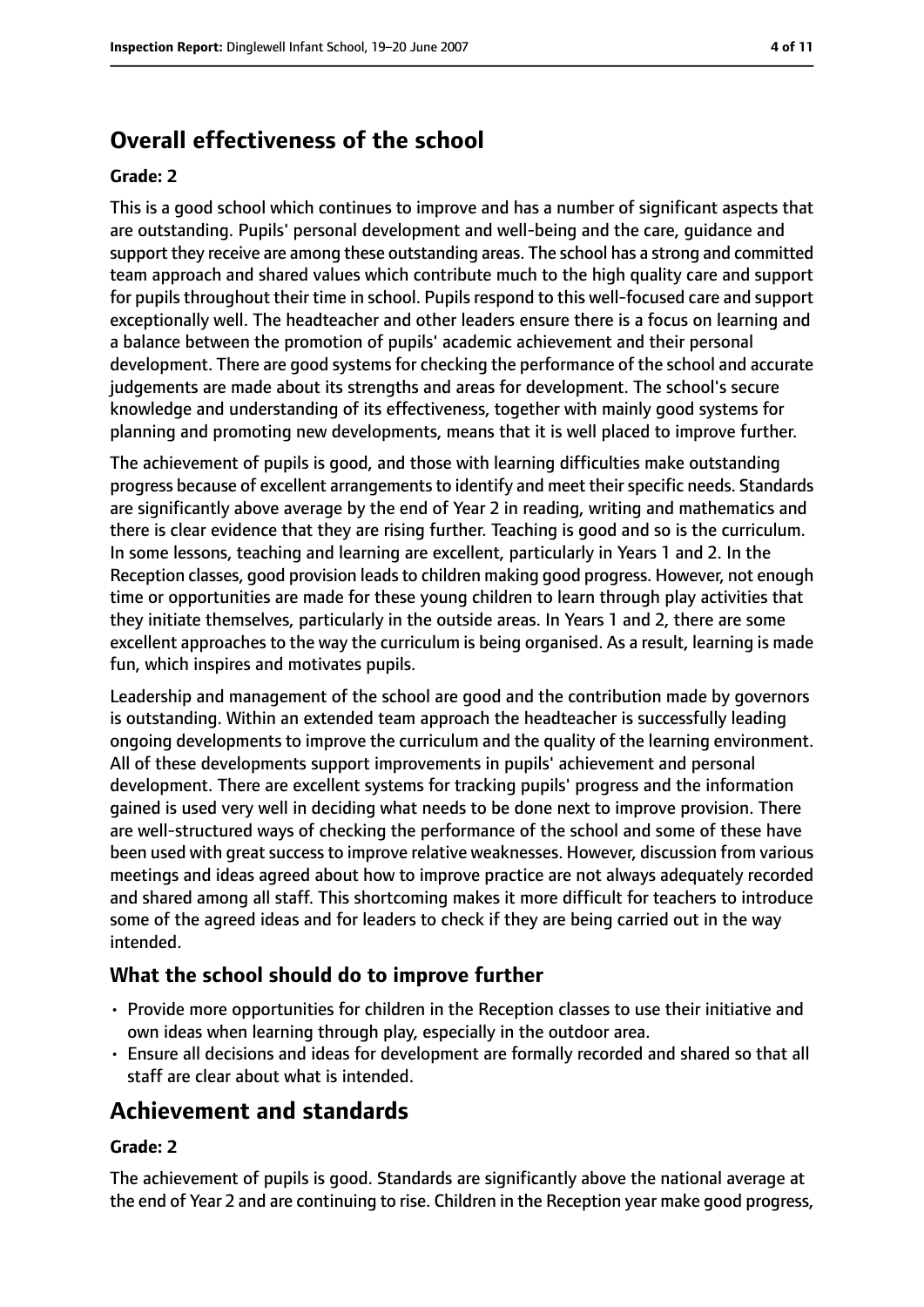especially in their writing and other language skills, which are not as strong on entry as other areas. By the end of their time in Reception most children are attaining the learning goals expected nationally and a good proportion exceed standards usually found at this age. The good start in Reception is built on very well in Years 1 and 2 where the rate of pupils' progress accelerates. Standards by the end of Year 2 are significantly above average in reading, writing and mathematics and almost all pupils have attained or exceeded their targets. Almost half the pupils are exceeding national expectations for this age group in reading and mathematics, and one third in writing. Two relative weaknesses identified by the school last year, one being boys' writing and the other being the proportion of pupils exceeding expectations in mathematics, have both been very successfully addressed. These improvements are a result of imaginative changes to the way mathematics has been taught and additional support for boys with their writing.

# **Personal development and well-being**

#### **Grade: 1**

From the early morning 'Wake and Shake' sessions to when they leave their classrooms at the end of the day, it is clear pupils' enjoyment of school is outstanding. This is reflected in their good attendance and smiling faces. Parents agree that their children really like school a lot. One summed this up by commenting, 'All the children are always smiling and polite. I am so pleased that we chose the school.' Children settle into school very well in the Reception classes and quickly become used to school routines. Pupils' spiritual, moral, social and cultural development is outstanding. Their behaviour is excellent and almost all get on extremely well with each other. They are very sensible about how to stay safe at school, for example, by being careful of cars at the school entrance. Pupils are keen to take on responsibilities around school, for example, serving on the school council and acting as class 'helpers'. They also participate in activities in the wider community. Pupils are thoughtful and reflective and consider the needs of others. They are very aware of their local community's cultural traditions and enjoy participating in local festival events. However, they are less aware of the wide range of cultural traditions represented in modern Britain. As pupils mature they become very conscious of the need to take exercise and they eat healthy fruit snacks. Pupils' good academic progress and personal attributes prepare them well for their future lives.

# **Quality of provision**

## **Teaching and learning**

#### **Grade: 2**

Teaching is good, and in some lessons it is outstanding, resulting in pupils of all abilities learning well. One strength in teaching is the way teachers accurately assess their pupils' learning and carefully plan lessons to match the needs of different groups and individuals. They help their pupils to understand how well they are learning and they give them excellent guidance on how to improve their performance. Other strengths include the very stimulating activities provided in lessons to support a wide range of learning styles, including the use of computers, particularly in Years 1 and 2. Pupils are inspired by active involvement that gives a real meaning to learning. During the inspection Year 1 pupils in small groups, for example, prepared questions in advance of a royal visit from a person in role as Queen Victoria. Year 2 pupils excitedly estimated and measured the weight and height of each other, and of their teacher. Teaching assistants are deployed very effectively, often supporting pupils with learning difficulties and disabilities, enabling these pupils to be fully engaged and to learn extremely well. In the Reception classes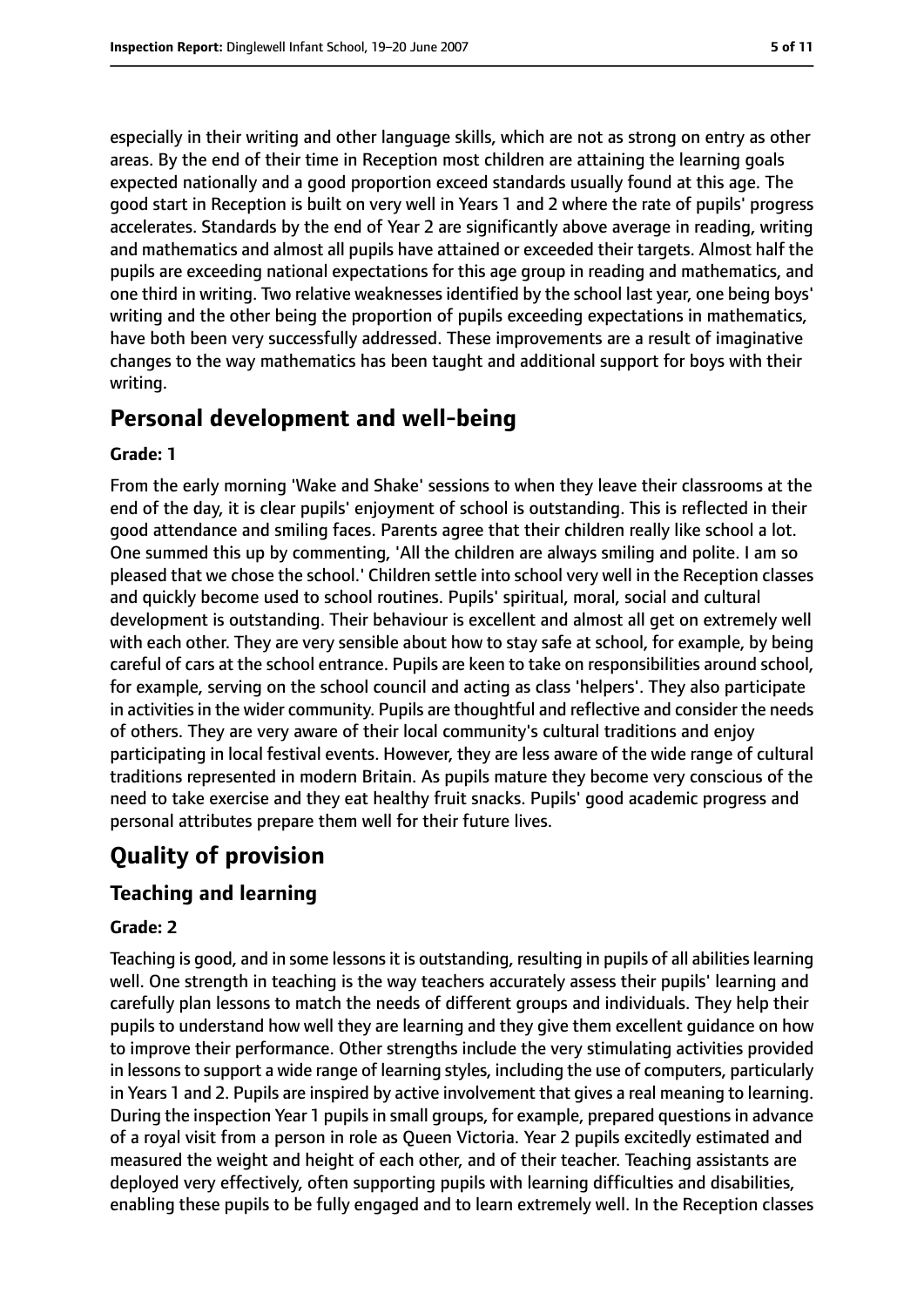the teaching is also good but there is some inconsistency in the confidence of teachers to help children use their initiative and independence and to make best use of the outdoor area.

## **Curriculum and other activities**

#### **Grade: 2**

One reason pupils enjoy school so much is that the curriculum is good. Teachers in the same year groups work very well together to plan 'topics' that will grab the pupils' imagination. There is a good emphasis on the use of practical activities to help pupils to develop basic literacy and numeracy skills and to promote personal, social and emotional development. Links are made between subjects to make them more relevant. In the Reception year there is a good balance between the different areas of learning. However, some activities that could promote independent learning are too closely directed by adults. When children are engaged in play activities, especially in the outside area, there is not always enough scope for them to use their own initiative. In Years 1 and 2, the curriculum is adapted very well to meet the needs of pupils with learning difficulties. Pupils' experiences are enhanced by an outstanding range of visits, special events and out-of-school clubs.

## **Care, guidance and support**

#### **Grade: 1**

All adults in school care for pupils extremely well and almost all parents appreciate this. One parent referred to 'the very caring and nurturing environment'. Arrangements for looking after pupils' safety and well-being during break times on the playgrounds are excellent, as are the procedures for parents and carers collecting pupils at the end of the day. The care and support of those with learning difficulties and/or disabilities is of high quality and coordinated extremely effectively. There is good involvement of external professionals where needed for specific pupils. The academic guidance given to pupils is outstanding, being highly effective on a day-today basis in lessons and in helping pupils to think about longer-term targets and how they can improve. A series of procedures and policies designed to safeguard pupils is rigorously implemented. Governors keep these under constant review and there is an ongoing training programme.

# **Leadership and management**

#### **Grade: 2**

The headteacher has successfully led the school through a series of significant and ongoing changes. They include extending the leadership team and roles of individual leaders, improving the quality of the learning environment for pupils and promoting a more imaginative curriculum. These developments have led to improved standards of pupils' academic work and personal development, a view strongly endorsed by parents. Leaders at all levels welcome their increased roles and responsibilities. They are encouraged to reflect on their practice and continually seek ways to improve in a supportive and constructive atmosphere. There are times, however, when the outcomes from staff discussions are not always recorded or distributed systematically enough. This sometimes makes it difficult for all concerned to be sure they have a clear understanding of exactly what was agreed or intended. However, the school systematically conducts many rigorous checks on its performance and takes decisive action to remedy any shortcomings. It energetically implements effective action plans, for example, the introduction of new approaches to teaching mathematics to raise standards. Governors are kept exceptionally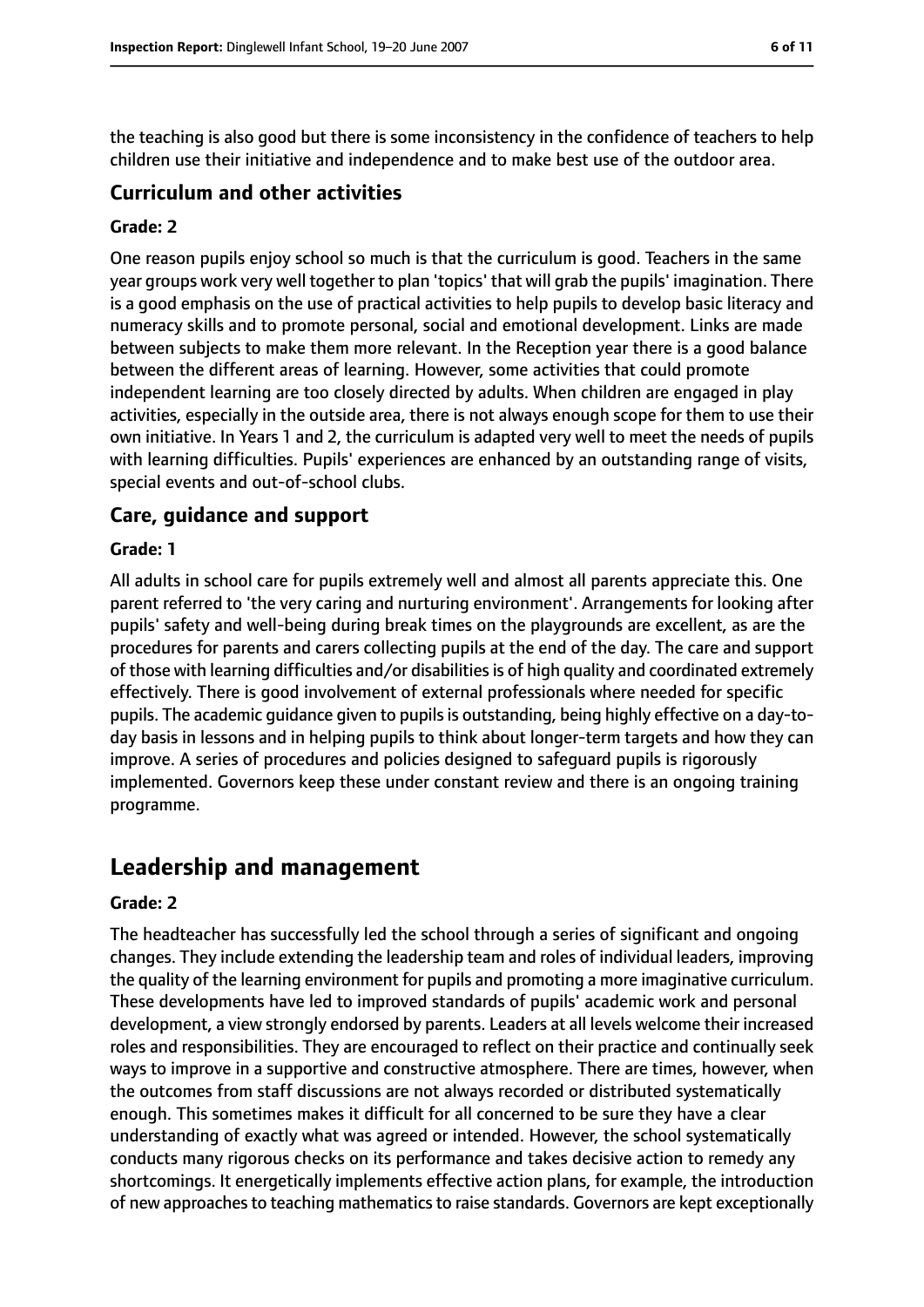well informed by staff and through their own regular visits to the school. They have a particularly clear view of the school's strengths and priorities for further development and provide a highly effective balance of support and challenge to the school.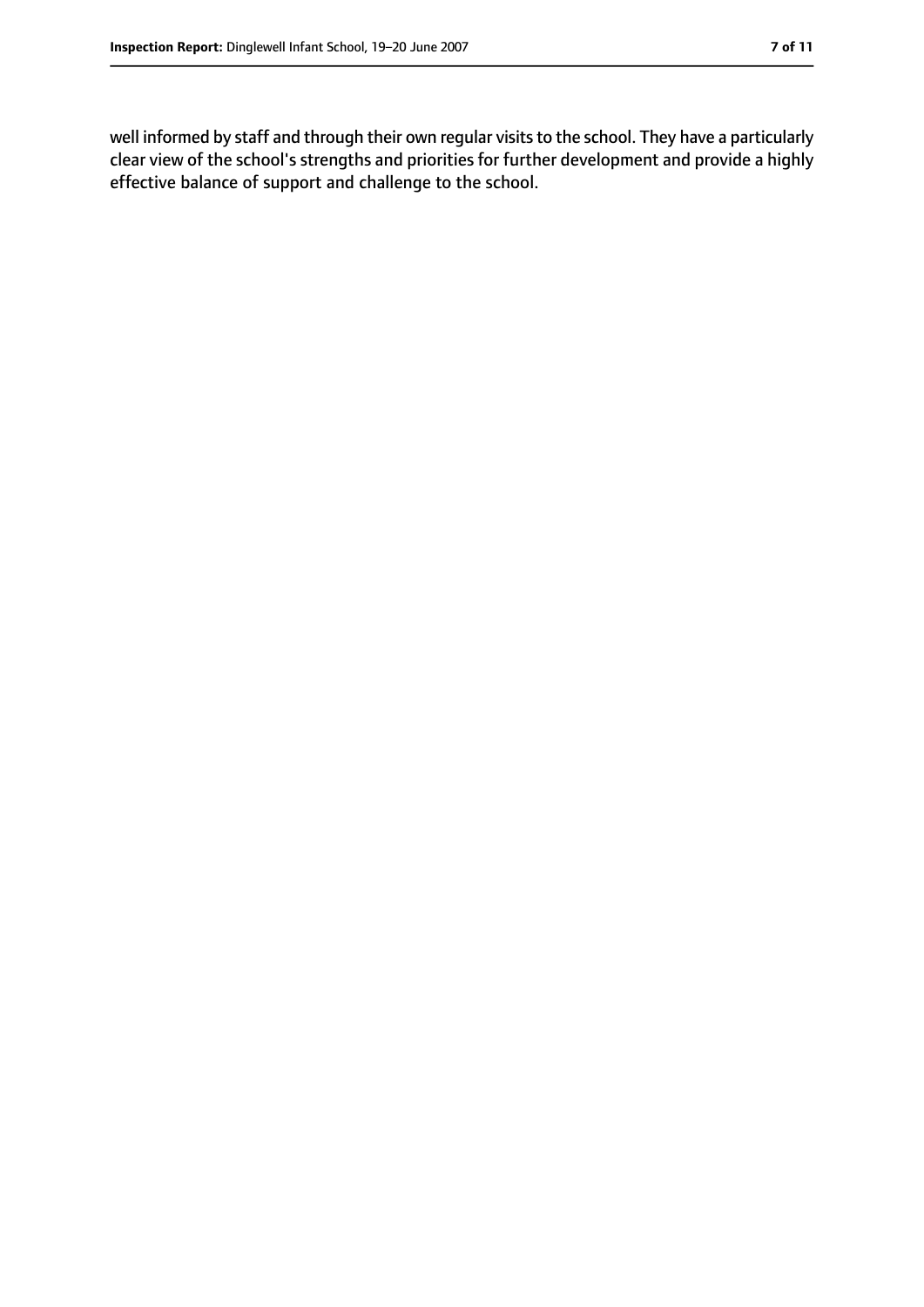**Any complaints about the inspection or the report should be made following the procedures set out in the guidance 'Complaints about school inspection', which is available from Ofsted's website: www.ofsted.gov.uk.**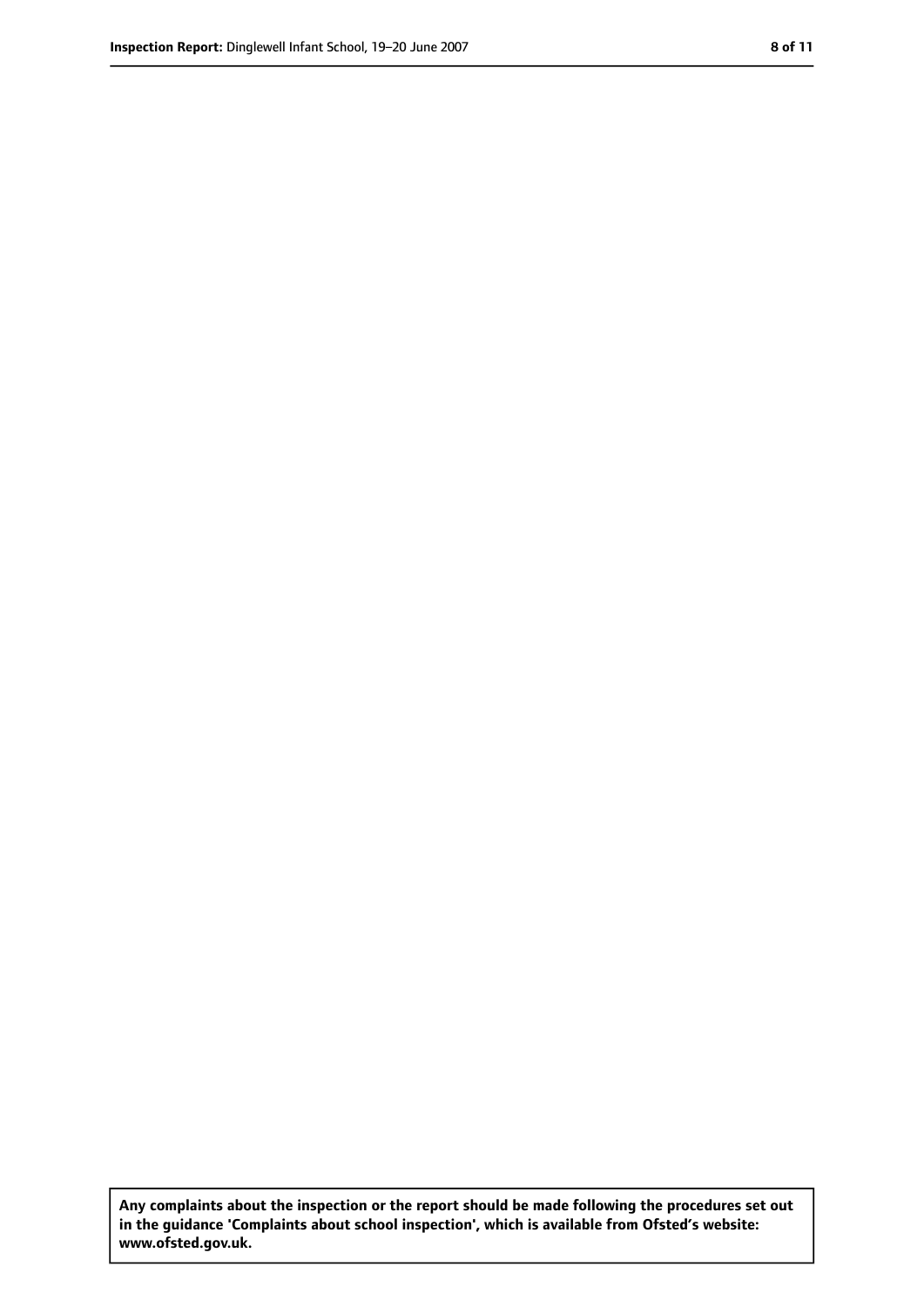#### **Annex A**

# **Inspection judgements**

| Key to judgements: grade 1 is outstanding, grade 2 good, grade 3 satisfactory, and grade 4 $\,$ | <b>School</b>  |
|-------------------------------------------------------------------------------------------------|----------------|
| inadequate                                                                                      | <b>Overall</b> |

# **Overall effectiveness**

| How effective, efficient and inclusive is the provision of education, integrated<br>care and any extended services in meeting the needs of learners? |     |
|------------------------------------------------------------------------------------------------------------------------------------------------------|-----|
| How well does the school work in partnership with others to promote learners'<br>well-being?                                                         |     |
| The quality and standards in the Foundation Stage                                                                                                    |     |
| The effectiveness of the school's self-evaluation                                                                                                    |     |
| The capacity to make any necessary improvements                                                                                                      |     |
| Effective steps have been taken to promote improvement since the last<br>inspection                                                                  | Yes |

## **Achievement and standards**

| How well do learners achieve?                                                                               |  |
|-------------------------------------------------------------------------------------------------------------|--|
| The standards <sup>1</sup> reached by learners                                                              |  |
| How well learners make progress, taking account of any significant variations between<br>groups of learners |  |
| How well learners with learning difficulties and disabilities make progress                                 |  |

## **Personal development and well-being**

| How good is the overall personal development and well-being of the<br>learners?                                  |  |
|------------------------------------------------------------------------------------------------------------------|--|
| The extent of learners' spiritual, moral, social and cultural development                                        |  |
| The behaviour of learners                                                                                        |  |
| The attendance of learners                                                                                       |  |
| How well learners enjoy their education                                                                          |  |
| The extent to which learners adopt safe practices                                                                |  |
| The extent to which learners adopt healthy lifestyles                                                            |  |
| The extent to which learners make a positive contribution to the community                                       |  |
| How well learners develop workplace and other skills that will contribute to<br>their future economic well-being |  |

# **The quality of provision**

| How effective are teaching and learning in meeting the full range of the<br>learners' needs?          |  |
|-------------------------------------------------------------------------------------------------------|--|
| How well do the curriculum and other activities meet the range of needs<br>and interests of learners? |  |
| How well are learners cared for, quided and supported?                                                |  |

 $^1$  Grade 1 - Exceptionally and consistently high; Grade 2 - Generally above average with none significantly below average; Grade 3 - Broadly average to below average; Grade 4 - Exceptionally low.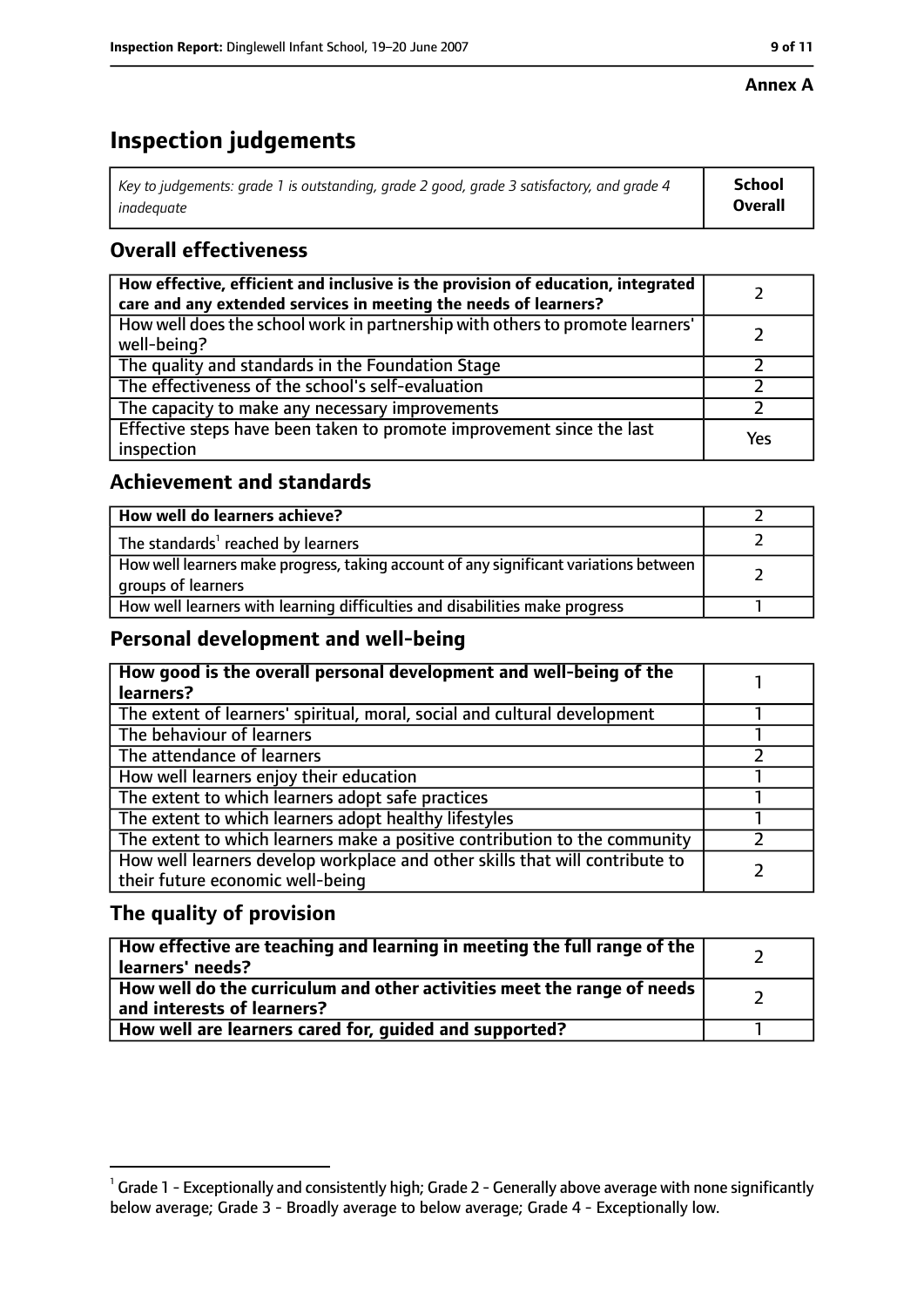# **Leadership and management**

| How effective are leadership and management in raising achievement<br>and supporting all learners?                                              |           |
|-------------------------------------------------------------------------------------------------------------------------------------------------|-----------|
| How effectively leaders and managers at all levels set clear direction leading<br>to improvement and promote high quality of care and education |           |
| How effectively performance is monitored, evaluated and improved to meet<br>challenging targets                                                 |           |
| How well equality of opportunity is promoted and discrimination tackled so<br>that all learners achieve as well as they can                     |           |
| How effectively and efficiently resources, including staff, are deployed to<br>achieve value for money                                          |           |
| The extent to which governors and other supervisory boards discharge their<br>responsibilities                                                  |           |
| Do procedures for safequarding learners meet current government<br>requirements?                                                                | Yes       |
| Does this school require special measures?                                                                                                      | <b>No</b> |
| Does this school require a notice to improve?                                                                                                   | No        |